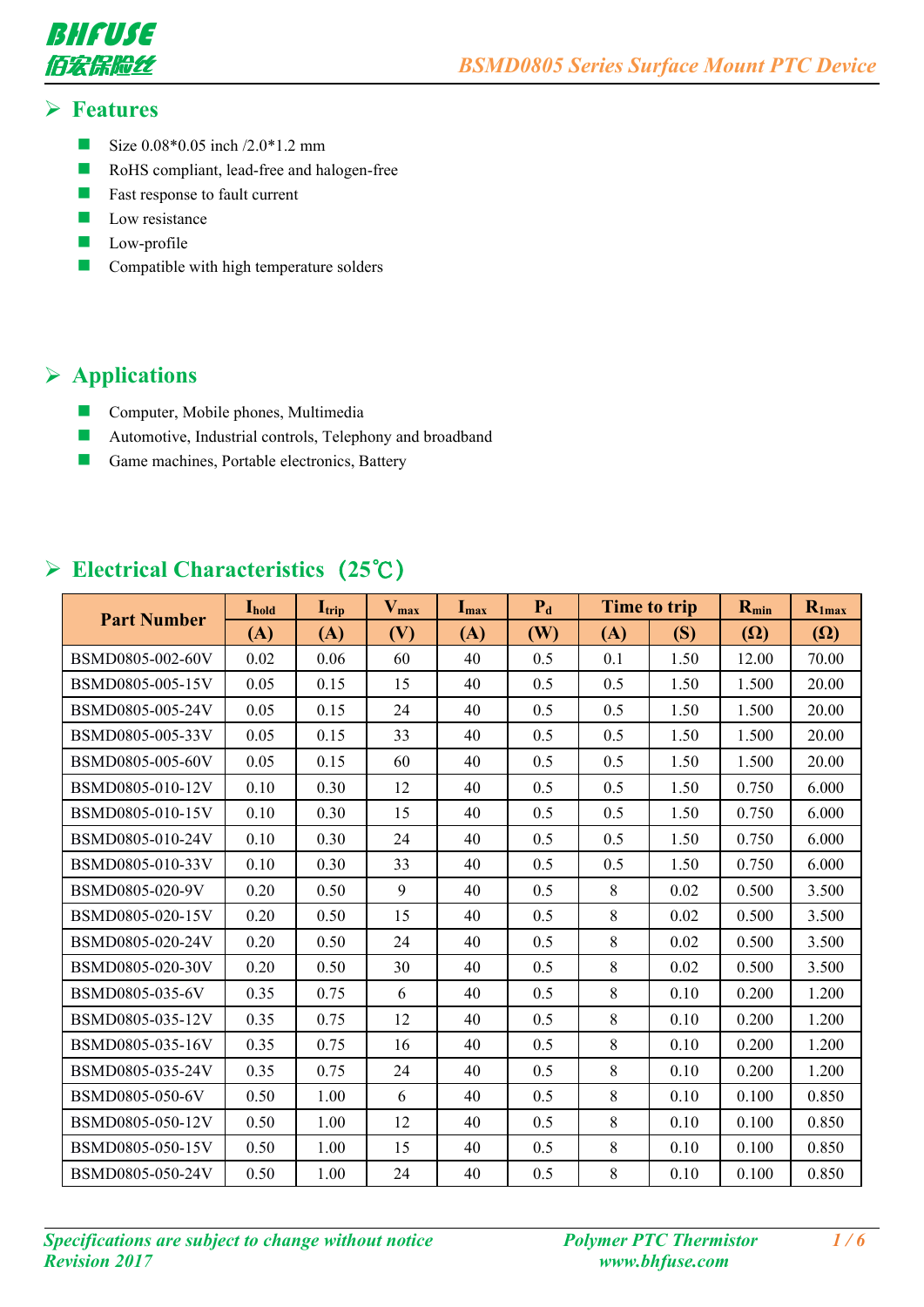

#### 佰宏保险丝 *BSMD0805 Series Surface Mount PTC Device*

| <b>Part Number</b> | <b>L</b> hold | $\mathbf{I}_{\text{trip}}$ | $V_{max}$ | $\mathbf{I}_{\max}$ | $P_d$ |     | Time to trip | $R_{min}$  | $R_{1max}$ |
|--------------------|---------------|----------------------------|-----------|---------------------|-------|-----|--------------|------------|------------|
|                    | (A)           | (A)                        | (V)       | (A)                 | (W)   | (A) | (S)          | $(\Omega)$ | $(\Omega)$ |
| BSMD0805-075-6V    | 0.75          | 1.50                       | 6         | 40                  | 0.5   | 8   | 0.20         | 0.070      | 0.385      |
| BSMD0805-075-12V   | 0.75          | 1.50                       | 12        | 40                  | 0.5   | 8   | 0.20         | 0.070      | 0.385      |
| BSMD0805-075-16V   | 0.75          | 1.50                       | 16        | 40                  | 0.5   | 8   | 0.20         | 0.070      | 0.385      |
| BSMD0805-100-6V    | 1.00          | 2.00                       | 6         | 40                  | 0.5   | 8   | 0.30         | 0.040      | 0.270      |
| BSMD0805-100-12V   | $1.00\,$      | 2.00                       | 12        | 40                  | 0.5   | 8   | 0.30         | 0.040      | 0.270      |
| BSMD0805-110-6V    | 1.10          | 2.20                       | 6         | 40                  | 0.5   | 8   | 0.30         | 0.035      | 0.230      |
| BSMD0805-110-12V   | 1.10          | 2.20                       | 12        | 40                  | 0.5   | 8   | 0.30         | 0.035      | 0.230      |
| BSMD0805-125-6V    | 1.25          | 2.50                       | 6         | 40                  | 1.0   | 8   | 1.00         | 0.007      | 0.060      |

 $I_{\text{hold}}$  = Hold current: maximum current device will pass without tripping in 25°C still air.

**I**<sub>trip</sub> = Trip current: minimum current at which the device will trip in 25°C still air.

**Vmax** = Maximum voltage device can withstand without damage at rated current (Imax)

**Imax** = Maximum fault current device can withstand without damage at rated voltage (Vmax)

 $P_{d \text{ typ.}}$  = Typical power dissipated from device when in the tripped state at 25°C still air.

**Rmin** = Minimum resistance of device in initial (un-soldered) state.

 $$ **Caution:** Operation beyond the specified ratings may result in damage and possible arcing and flame.

## **WARNING**

- $\blacksquare$  Users shall independently assess the suitability of these devices for each of their applications.
- Operation of these devices beyond the stated maximum ratings could result in damage to the devices and lead to electrical arcing and/or fire.
- $\blacksquare$  These devices are intended to protect against the effects of temporary over-current or over-temperature conditions and are not intended to perform as protective devices where such conditions are expected to be repetitive or prolonged in duration.
- Exposure to silicon-based oils, solvents, electrolytes, acids, and similar materials can adversely affect the performance of these PPTC devices.
- $\blacksquare$  These devices undergo thermal expansion under fault conditions, and thus shall be provided with adequate space and be protected against mechanical stresses.
- Circuits with inductance may generate a voltage  $(L \, \text{d}/\text{d}t)$  above the rated voltage of the PPTC device.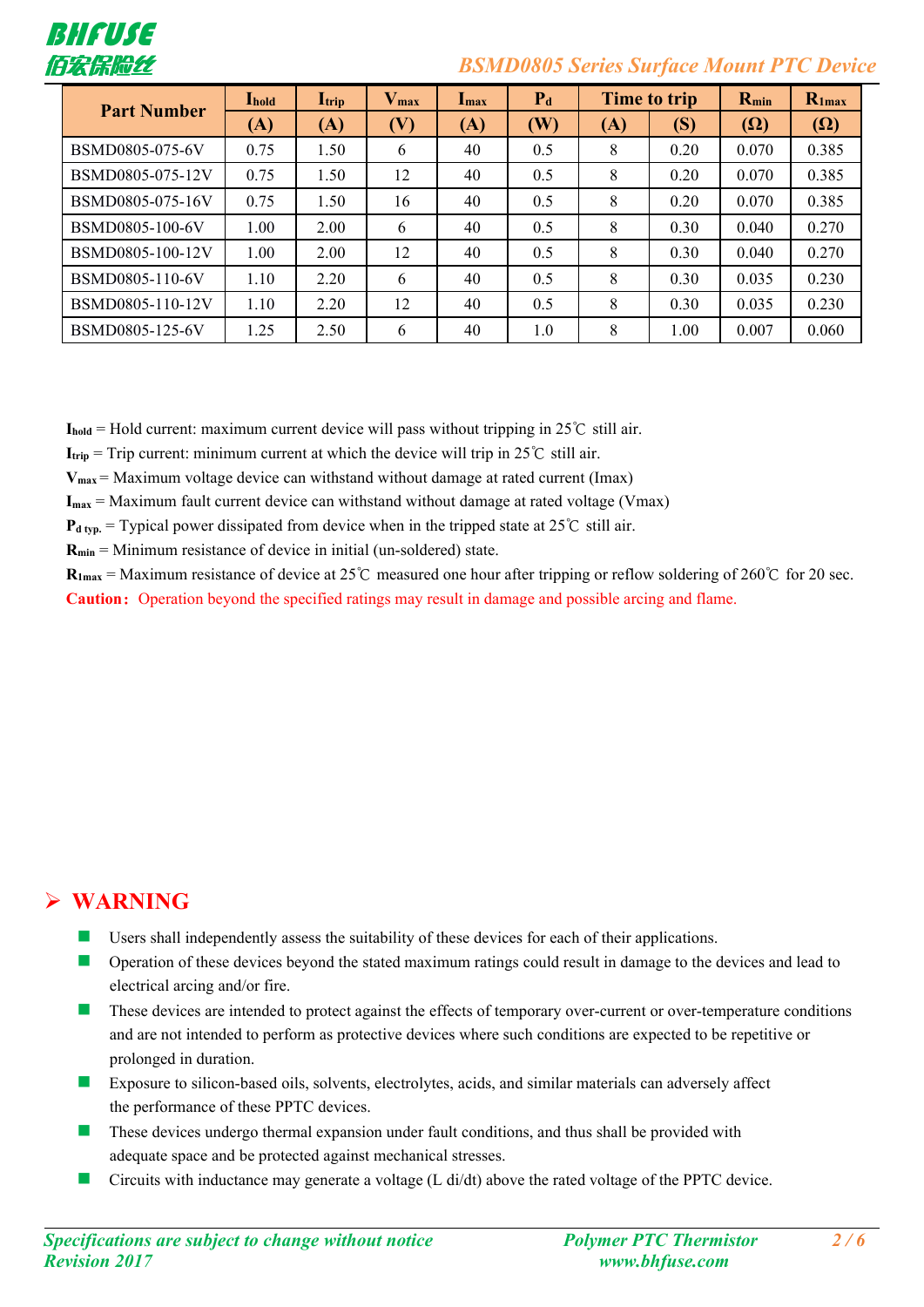

# **Thermal Derating Curve Typical Time-to-Trip At 25℃**





## **Thermal Derating Chart**

| <b>Part Number</b>  |                 | Ambient operating temperature hold current( $I_{hold}$ ) |              |                |                |                |                |       |       |  |  |  |
|---------------------|-----------------|----------------------------------------------------------|--------------|----------------|----------------|----------------|----------------|-------|-------|--|--|--|
|                     | $-40^{\circ}$ C | $-20^{\circ}C$                                           | $0^{\circ}C$ | $25^{\circ}$ C | $40^{\circ}$ C | $50^{\circ}$ C | $60^{\circ}$ C | 70°C  | 85°C  |  |  |  |
| BSMD0805-002        | 0.030           | 0.027                                                    | 0.024        | 0.020          | 0.017          | 0.016          | 0.014          | 0.012 | 0.010 |  |  |  |
| BSMD0805-005        | 0.070           | 0.060                                                    | 0.055        | 0.050          | 0.040          | 0.035          | 0.030          | 0.025 | 0.015 |  |  |  |
| BSMD0805-010        | 0.14            | 0.12                                                     | 0.11         | 0.10           | 0.08           | 0.07           | 0.06           | 0.05  | 0.03  |  |  |  |
| <b>BSMD0805-020</b> | 0.28            | 0.25                                                     | 0.23         | 0.20           | 0.17           | 0.14           | 0.12           | 0.10  | 0.07  |  |  |  |
| BSMD0805-035        | 0.47            | 0.44                                                     | 0.39         | 0.35           | 0.30           | 0.27           | 0.24           | 0.20  | 0.14  |  |  |  |
| BSMD0805-050        | 0.68            | 0.62                                                     | 0.55         | 0.50           | 0.40           | 0.37           | 0.33           | 0.29  | 0.23  |  |  |  |
| BSMD0805-075        | 1.00            | 0.90                                                     | 0.79         | 0.75           | 0.63           | 0.57           | 0.53           | 0.41  | 0.34  |  |  |  |
| <b>BSMD0805-100</b> | 1.35            | 1.25                                                     | 1.15         | 1.00           | 0.82           | 0.74           | 0.65           | 0.55  | 0.42  |  |  |  |
| BSMD0805-110        | 1.45            | 1.35                                                     | 1.20         | 1.10           | 0.92           | 0.84           | 0.75           | 0.65  | 0.52  |  |  |  |
| BSMD0805-125        | 1.65            | 1.53                                                     | 1.36         | 1.25           | 1.05           | 0.95           | 0.85           | 0.74  | 0.59  |  |  |  |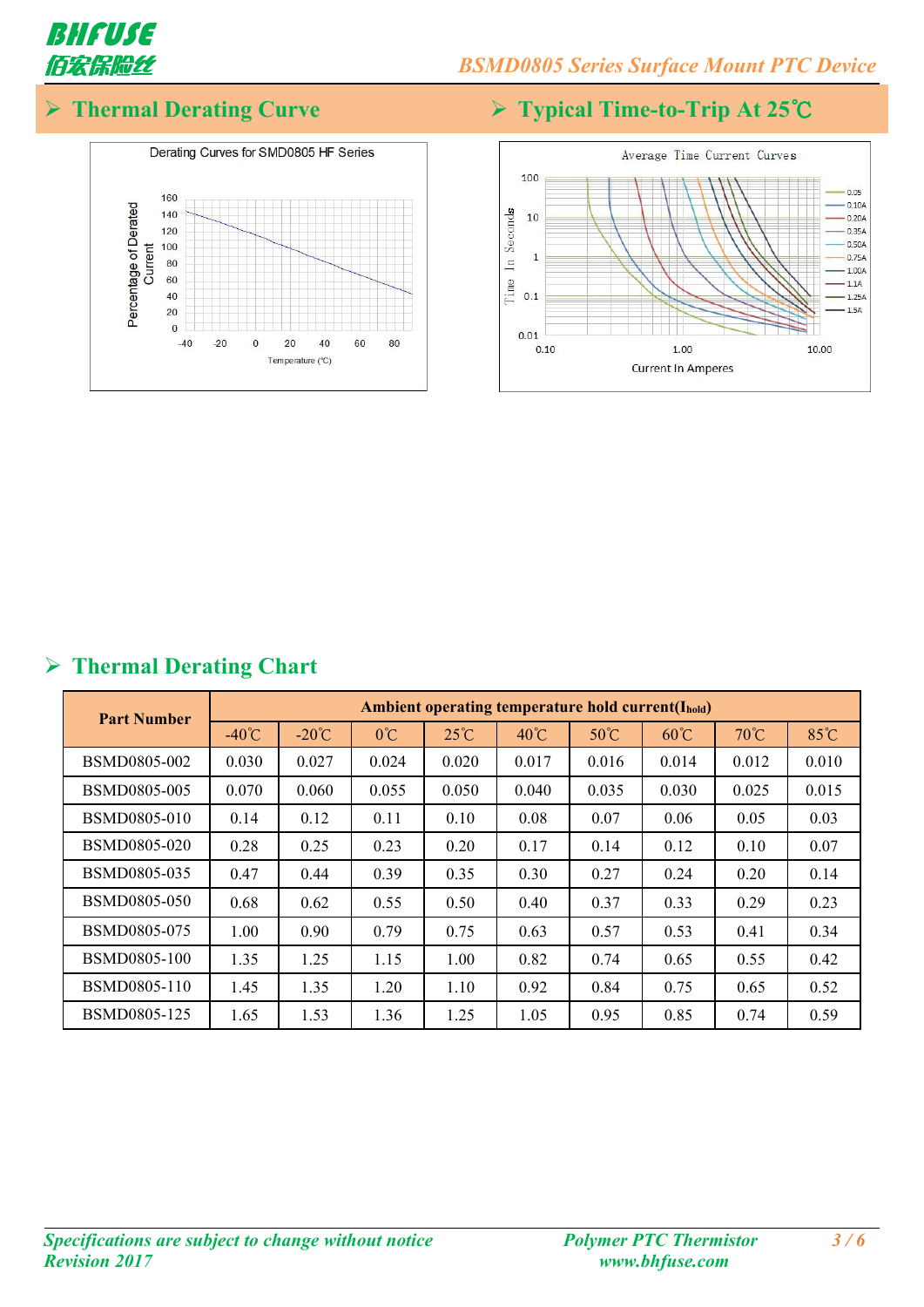

## **Soldering Parameters**



| <b>Profile Feature</b>                              | Pb-Free Assembly                             |
|-----------------------------------------------------|----------------------------------------------|
| Average Ramp-Up Rate $(T_{\text{Smax}})$ to $T_p$ ) | $3^{\circ}$ C/second max                     |
| Preheat                                             |                                              |
| -Temperature Min(Ts <sub>min</sub> )                | $150^{\circ}$ C                              |
| -Temperature $Max(Ts_{max})$                        | $200^{\circ}$ C                              |
| $-Time(Ts_{min}$ to $Ts_{max})$                     | $60~180$ seconds                             |
| Time maintained above:                              |                                              |
| $-Temperature(TL)$                                  | $217^{\circ}$ C                              |
| $-Time(t_L)$                                        | $60$ ~150 seconds                            |
| Peak Temperature $(T_p)$                            | $260^{\circ}$ C                              |
| <b>Ramp-Down Rate</b>                               | $6^{\circ}$ C/second max                     |
| Time 25°C to Peak Temperature                       | 8 minutes max                                |
| <b>Storage Condition</b>                            | $0^{\circ}C - 30^{\circ}C$ , $30\% - 60\%RH$ |

Recommended reflow methods: IR, vapor phase oven, hot air oven, N2 environment for lead-free.

- Recommended maximum paste thickness is 0.25mm.
- Devices can be cleaned using standard industry methods and solvents.

**Note 1: All temperature refer to topside of the package, measured on the package body surface.**

**Note 2: Ifreflow temperatures exceed the recommended profile, devices may not meet the performance requirements.**

#### **Environmental Specifications**

| <b>Test</b>                                                                        | <b>Conditions</b>                             | <b>Resistance change</b> |
|------------------------------------------------------------------------------------|-----------------------------------------------|--------------------------|
| Passive aging                                                                      | +85 $\degree$ C, 1000 hrs.                    | $\pm 5\%$ typical        |
| Humidity aging                                                                     | +85 $\degree$ C, 85% R.H., 168 hours          | $\pm 5\%$ typical        |
| Thermal shock                                                                      | $+85^{\circ}$ C to -40 $^{\circ}$ C, 20 times | $\pm 33\%$ typical       |
| Resistance to solvent                                                              | MIL-STD-202, Method 215                       | No change                |
| Vibration                                                                          | MIL-STD-202, Method 201                       | No change                |
| Ambient operating conditions : - 40 °C to +85 °C                                   |                                               |                          |
| Maximum surface temperature of the device in the tripped state is 125 $^{\circ}$ C |                                               |                          |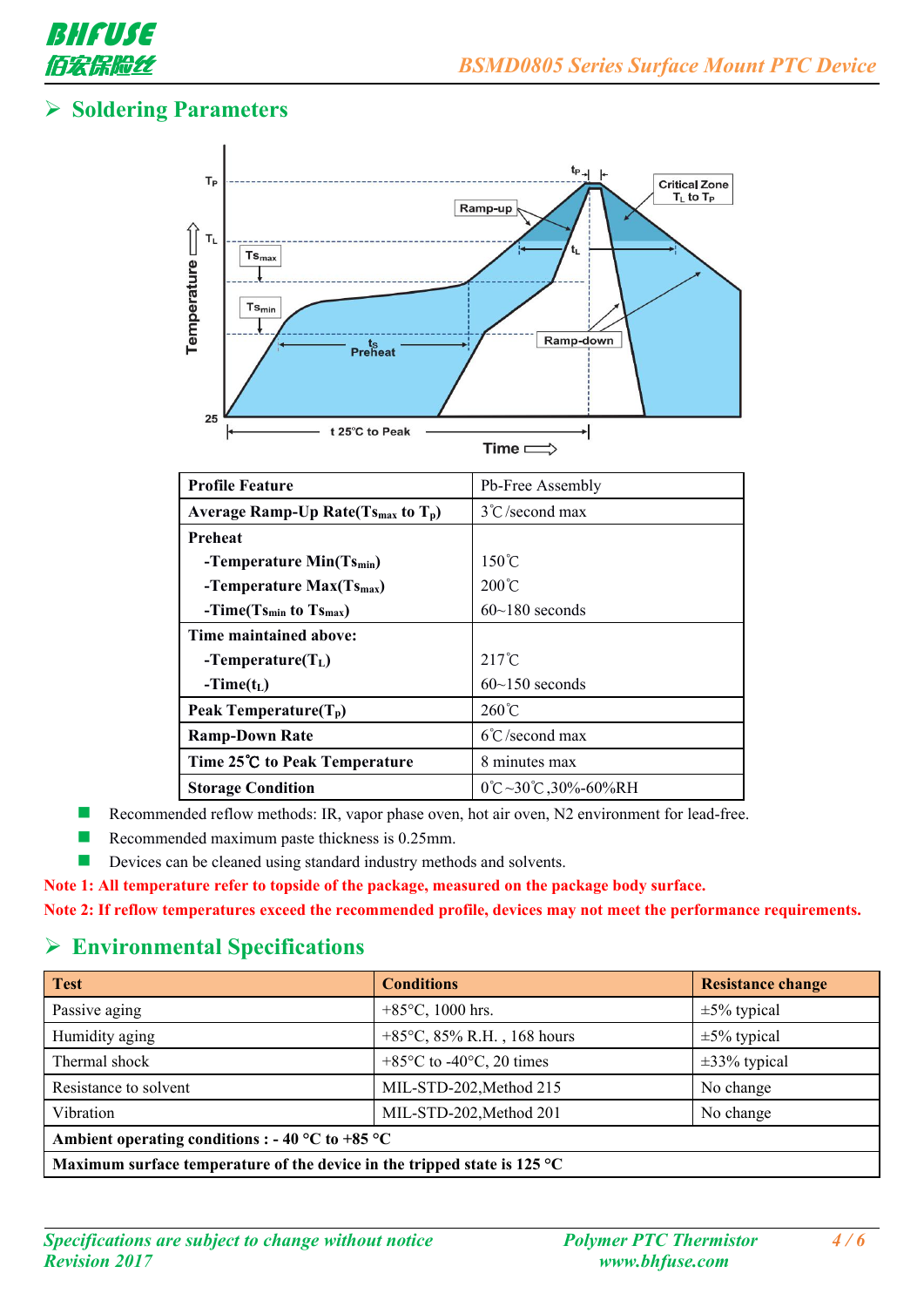

# **Physical Dimensions & Recommended Pad Layout (mm)**





|                    |                  |                 |      | $\mathbf{A}$ |      | B          |      | $\mathbf C$ | D    | E    |
|--------------------|------------------|-----------------|------|--------------|------|------------|------|-------------|------|------|
| <b>Part Number</b> | <b>Marking</b>   | <b>Quantity</b> | Min  | <b>Max</b>   | Min  | <b>Max</b> | Min  | <b>Max</b>  | Min  | Min  |
| BSMD0805-002-60V   | $\mathbf Y$      | 5000            | 2.00 | 2.20         | 1.20 | 1.50       | 0.40 | 0.90        | 0.20 | 0.10 |
| BSMD0805-005-15V   | $\mathbf{1}$     | 5000            | 2.00 | 2.20         | 1.20 | 1.50       | 0.40 | 0.90        | 0.20 | 0.10 |
| BSMD0805-005-24V   | $\mathbf{1}$     | 5000            | 2.00 | 2.20         | 1.20 | 1.50       | 0.40 | 0.90        | 0.20 | 0.10 |
| BSMD0805-005-33V   | $\mathbf{1}$     | 5000            | 2.00 | 2.20         | 1.20 | 1.50       | 0.40 | 0.90        | 0.20 | 0.10 |
| BSMD0805-005-60V   | $\mathbf{1}$     | 5000            | 2.00 | 2.20         | 1.20 | 1.50       | 0.40 | 0.90        | 0.20 | 0.10 |
| BSMD0805-010-12V   | $\mathbf{1}$     | 5000            | 2.00 | 2.20         | 1.20 | 1.50       | 0.40 | 0.90        | 0.20 | 0.10 |
| BSMD0805-010-15V   | 1                | 5000            | 2.00 | 2.20         | 1.20 | 1.50       | 0.40 | 0.90        | 0.20 | 0.10 |
| BSMD0805-010-24V   | $\mathbf{1}$     | 5000            | 2.00 | 2.20         | 1.20 | 1.50       | 0.40 | 0.90        | 0.20 | 0.10 |
| BSMD0805-010-33V   | $\mathbf{1}$     | 5000            | 2.00 | 2.20         | 1.20 | 1.50       | 0.40 | 0.90        | 0.20 | 0.10 |
| BSMD0805-020-9V    | $\overline{2}$   | 5000            | 2.00 | 2.20         | 1.20 | 1.50       | 0.40 | 0.90        | 0.20 | 0.10 |
| BSMD0805-020-15V   | $\overline{2}$   | 5000            | 2.00 | 2.20         | 1.20 | 1.50       | 0.40 | 0.90        | 0.20 | 0.10 |
| BSMD0805-020-24V   | $\overline{2}$   | 5000            | 2.00 | 2.20         | 1.20 | 1.50       | 0.40 | 0.90        | 0.20 | 0.10 |
| BSMD0805-020-30V   | $\overline{2}$   | 5000            | 2.00 | 2.20         | 1.20 | 1.50       | 0.40 | 0.90        | 0.20 | 0.10 |
| BSMD0805-035-6V    | $\overline{3}$   | 5000            | 2.00 | 2.20         | 1.20 | 1.50       | 0.50 | 1.10        | 0.20 | 0.10 |
| BSMD0805-035-12V   | $\overline{3}$   | 5000            | 2.00 | 2.20         | 1.20 | 1.50       | 0.50 | 1.10        | 0.20 | 0.10 |
| BSMD0805-035-16V   | $\overline{3}$   | 5000            | 2.00 | 2.20         | 1.20 | 1.50       | 0.50 | 1.10        | 0.20 | 0.10 |
| BSMD0805-035-24V   | $\overline{3}$   | 5000            | 2.00 | 2.20         | 1.20 | 1.50       | 0.50 | 1.10        | 0.20 | 0.10 |
| BSMD0805-050-6V    | 5                | 5000            | 2.00 | 2.20         | 1.20 | 1.50       | 0.50 | 1.10        | 0.20 | 0.10 |
| BSMD0805-050-12V   | 5                | 5000            | 2.00 | 2.20         | 1.20 | 1.50       | 0.50 | 1.10        | 0.20 | 0.10 |
| BSMD0805-050-15V   | 5                | 5000            | 2.00 | 2.20         | 1.20 | 1.50       | 0.50 | 1.10        | 0.20 | 0.10 |
| BSMD0805-050-24V   | 5                | 5000            | 2.00 | 2.20         | 1.20 | 1.50       | 0.50 | 1.10        | 0.20 | 0.10 |
| BSMD0805-075-6V    | $\tau$           | 4000            | 2.00 | 2.20         | 1.20 | 1.50       | 0.50 | 1.10        | 0.20 | 0.10 |
| BSMD0805-075-12V   | $\overline{7}$   | 4000            | 2.00 | 2.20         | 1.20 | 1.50       | 0.50 | 1.10        | 0.20 | 0.10 |
| BSMD0805-075-16V   | $\overline{7}$   | 4000            | 2.00 | 2.20         | 1.20 | 1.50       | 0.50 | 1.10        | 0.20 | 0.10 |
| BSMD0805-100-6V    | $\mathbf{0}$     | 4000            | 2.00 | 2.20         | 1.20 | 1.50       | 0.70 | 1.20        | 0.20 | 0.10 |
| BSMD0805-100-12V   | $\boldsymbol{0}$ | 4000            | 2.00 | 2.20         | 1.20 | 1.50       | 0.70 | 1.20        | 0.20 | 0.10 |
| BSMD0805-110-6V    | $\overline{0}$   | 4000            | 2.00 | 2.20         | 1.20 | 1.50       | 0.70 | 1.20        | 0.20 | 0.10 |
| BSMD0805-110-12V   | $\overline{0}$   | 4000            | 2.00 | 2.20         | 1.20 | 1.50       | 0.70 | 1.20        | 0.20 | 0.10 |
| BSMD0805-125-6V    |                  | 4000            | 2.00 | 2.20         | 1.20 | 1.50       | 1.00 | 1.50        | 0.20 | 0.10 |
|                    |                  |                 |      |              |      |            |      |             |      |      |